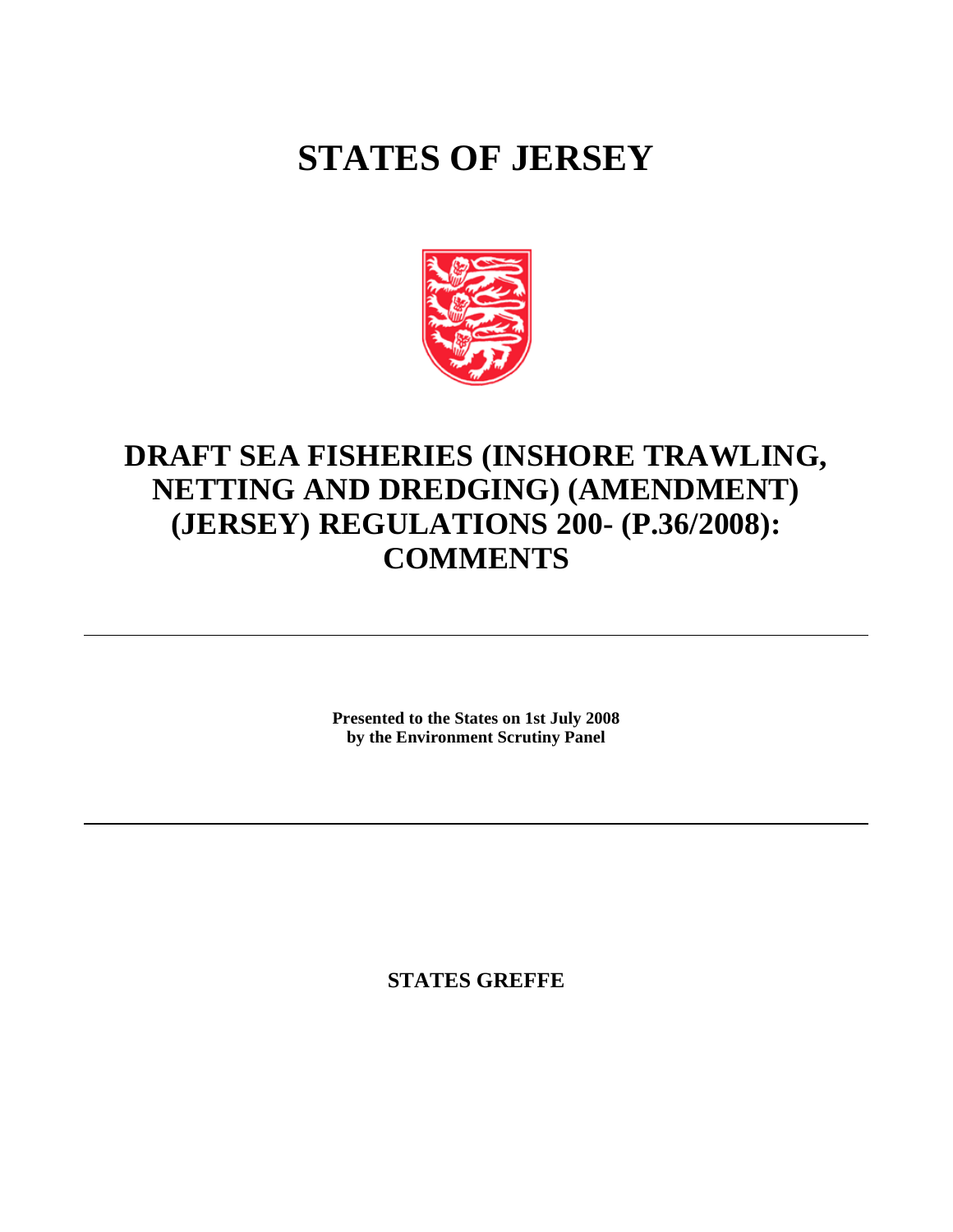# **COMMENTS**

# **Background**

The Environment Scrutiny Panel raised concerns with the following section of P.36/2008, Draft Sea Fisheries (Inshore Trawling, Netting and Dredging) (Amendment) (Jersey) Regulations 200-.

*Regulation 3* amends the principal Regulations by inserting Regulation 6A. Regulation 6A prohibits a beach set net used for fishing from being left in the same position for more than 96 hours.

The Panels' initial concerns were as follows –

- Is the 96 hours proposed an inappropriate time to leave nets set?
- The definition of the distance the net has to be moved.
- How the policing of the new Regulation would be carried out.

The matter was referred to the Environment Scrutiny Panel for a review to be conducted, with the response presented to the States on 1st July 2008.

The Panel has reviewed the proposed legislation and held hearings with relevant parties who were available to attend during the short timeframe for the review. Based on the evidence obtained, the Panel has made numerous observations.

### **1. Financial or manpower implications**

 The Fisheries Department have insufficient resources to offer an effective enforcement role with legislation as it stands today. The Planning and Environment's Senior Fisheries Inspector explained –

 *"We do occasional, and it is very occasional, beach patrols in a Land Rover because we know the spots where people tend to set nets. Or we will watch from the shore what sort of activity people are doing and then go down. But most of the information comes from members of the public who are dog walkers, anglers, people who are concerned."*

The Panel noted conformation of this in a submission by a member of the public who stated –

 *"I have made three separate complaints regarding nets set in the Grouville Bay and Seymour Tower area……………… No action was taken."*

 In order to establish the effectiveness of the proposed amendment, there are manpower, and therefore financial, implications in administration and policing.

# **Panel Observation 1: Legislation must be supported with the necessary finance and manpower to enforce it**.

# **2. The Environment**

 Regulation 6 of the Sea Fisheries (Inshore Trawling, Netting and Dredging) (Jersey) Regulations 2001 requires nets to be placed between rocks not more than 120 metres apart. Therefore most of the beach set netting activity takes place on the south-east corner of the Island which is a Ramsar site and purported to be a Bass nursery area. There is an opportunity to deal with the introduction of a closed season from perhaps 1st January to 31st March to allow Bass to spawn; minimum sizes could be increased and maximum sizes could be introduced to strengthen breeding stock. There was a call from witnesses such as the Chairman of the Marine Biology section of the Société Jersiaise for a "No Take Zone" –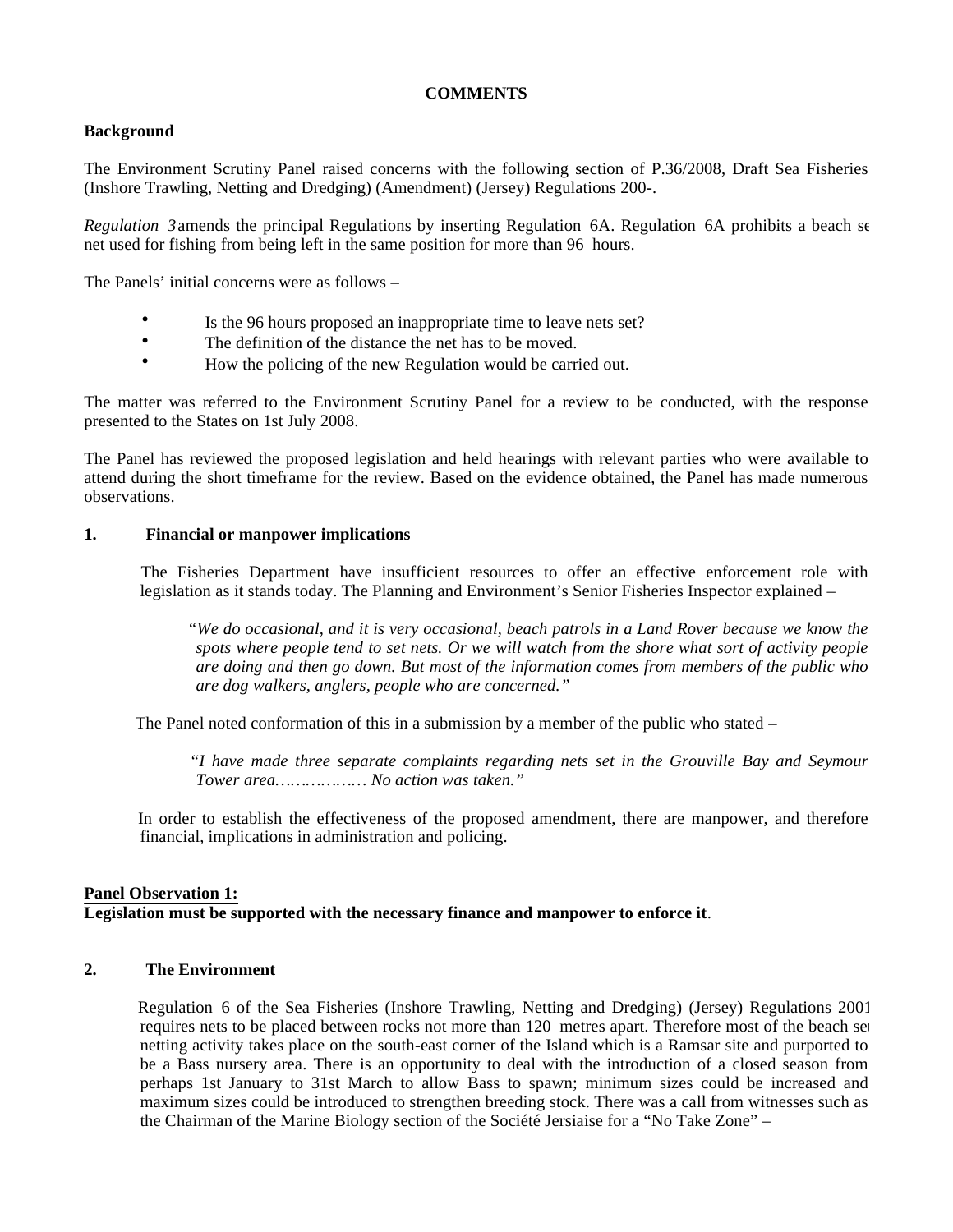*"The Société would like to see some sort of marine reserve set up where no-take zones are, which would be of benefit to everybody and would sustain the long-term future of the fishermen."*

This was supported by submissions received.

#### **Panel Observation 2:**

**Insufficient consideration is being given to the environmental effects of the use of nets in a Ramsar area and the amendment fails to take an opportunity to further protect the environment.**

#### **Panel Observation 3:**

**The amendment to the Regulation is a minor change which is considered by witnesses as a small step in the right direction towards sustainable fisheries management.**

#### **3. The objective**

 The problem faced by the Fisheries officers was that a trend had started toward the misuse of nets in small numbers. This had brought to light a loophole in the law making it difficult for the Department's officers to action illegal nets. As explained by the Planning and Environment Department's Senior Fisheries Inspector –

 *"….one of the problems is that a net that is quite legally set but might be abandoned, we cannot really do anything about it."*

 The Panel notes that this amendment is not designed to influence the 'properly worked' nets and that professional fishermen and conscientious leisure anglers would be little affected by its introduction. As in most walks of life, best practice does not need controlling by regulation and legislation is usually only required to control inappropriate practices. The intention of the amendment is to prevent nets becoming "Neaped" and then "ghost fish". (This allows fish caught to die and rot in the net, as the neap tide does not recede far enough for working of the net. Eventually the net fills with seaweed and breaks free to become a hazard to boats or washes up on the beach.)

 Having accepted that, the Panel notes that there are many problems with many types of fishing faced by the Department and the environment. It was interested to learn that work is currently being undertaken on legislation relating to the fuller picture which deals with "Bag limits". This would be expected to deal with all manner of fishing equipment, catches, and environmental issues having regard for the commercial and leisure fishermen. The Panel recognises that this amendment is a stop gap to cover a minor problem until the full work is completed.

#### **Panel Observation 4:**

**This legislation is designed to change the behaviour of an extremely small percentage of the fishing fraternity and is a 'stop gap' until the urgently needed fuller piece of work, which includes the effects on the environment, has been undertaken.**

## **4. Other considerations**

The concerns of the Panel that 96 hours is not an appropriate time and that the definition of the movement of the net is insufficient have not been completely dismissed. Whilst accepting that a well worked net would be attended every 12 hours or so and is unlikely to have a soak time of as long as 96 hours, the concern remains focussed on the inappropriately set nets that the amendment is intended to deal with.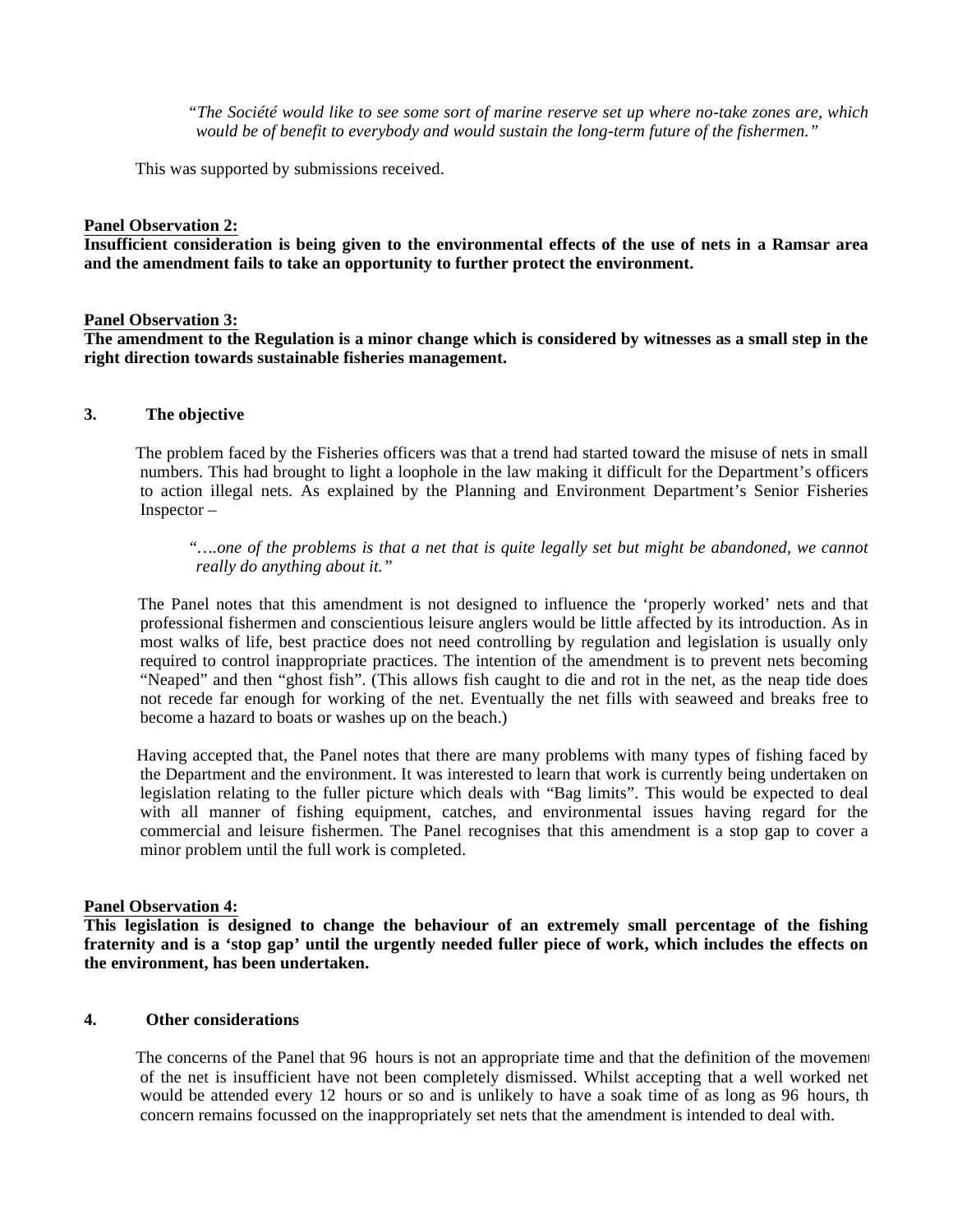The small available manpower of the Department means that a net will have been abandoned prior to its becoming noticed and complained of by a member of the public. It is only at that point that the 96 hour clock could start ticking as there is no evidence of how long the net was set prior to that discovery. The now illegal net would need to remain in situ, and would continue ghost fishing for a further 4 days whilst the officers obtained the evidence of the 96 hours. By this time, the net could have come adrift and caused problems as related to above in addition to the capture and death of unclaimed fish. The legislation would not have prevented the offence.

This led the Panel to consider methods of addressing that problem.

 (a) Licensing of nets or of the fishermen was discussed with each of the witnesses and every witness concurred that there is a place for the correct licensing system. The Head of Fisheries and Marine Resources stated –

> *"I think if you looked at the overall picture of shore fishing, it may be that you would want to develop some possible licensing system. But, as I say, we mentioned the Integrated Coastal Zone Management Plan and it would probably be better to look at the overall picture as opposed to the specific beach netting that is allowed in certain places."*

Support for this view was voiced by representatives of –

- The Fisheries and Marine Resources Panel.
- The Jersey Fisherman's Association,
- The Société Jersiaise.
- Inshore Fisherman's Association,
- Private submission.
- (b) The Panel considered the notification of the Department of the time and location of the setting of nets, possibly electronically. It was agreed that this would allow the date of the setting of the net to be established and the clock start time would be fixed prior to the commission of any offence. This would make enforcement very much easier. This however was felt to be over-bureaucratic by some witnesses.
- (c) P.36/2008 partially addresses a minor problem, ignoring some major issues for the sake of expediency.

#### **Panel Observation 5:**

**This legislation does not adequately address the problems faced by the department and may not be fit for purpose. There is a clear requirement for a significantly larger piece of work to be done. Whilst attempting to be a step towards best practice, the enforcement of the amendment would not be possible until well after the offence has been committed.**

#### **Panel Observation 6:**

**Licensing of the setting of beach set nets would be acceptable by most sections of the fishing fraternity.**

# **Panel Observation 7:**

**P.36/2008 is a small step towards sustainable fisheries management, which may be worth taking nevertheless.**

#### **Panel Observation 8:**

**The Panel noted that no comment had been made by the Minister for Planning and Environment in**